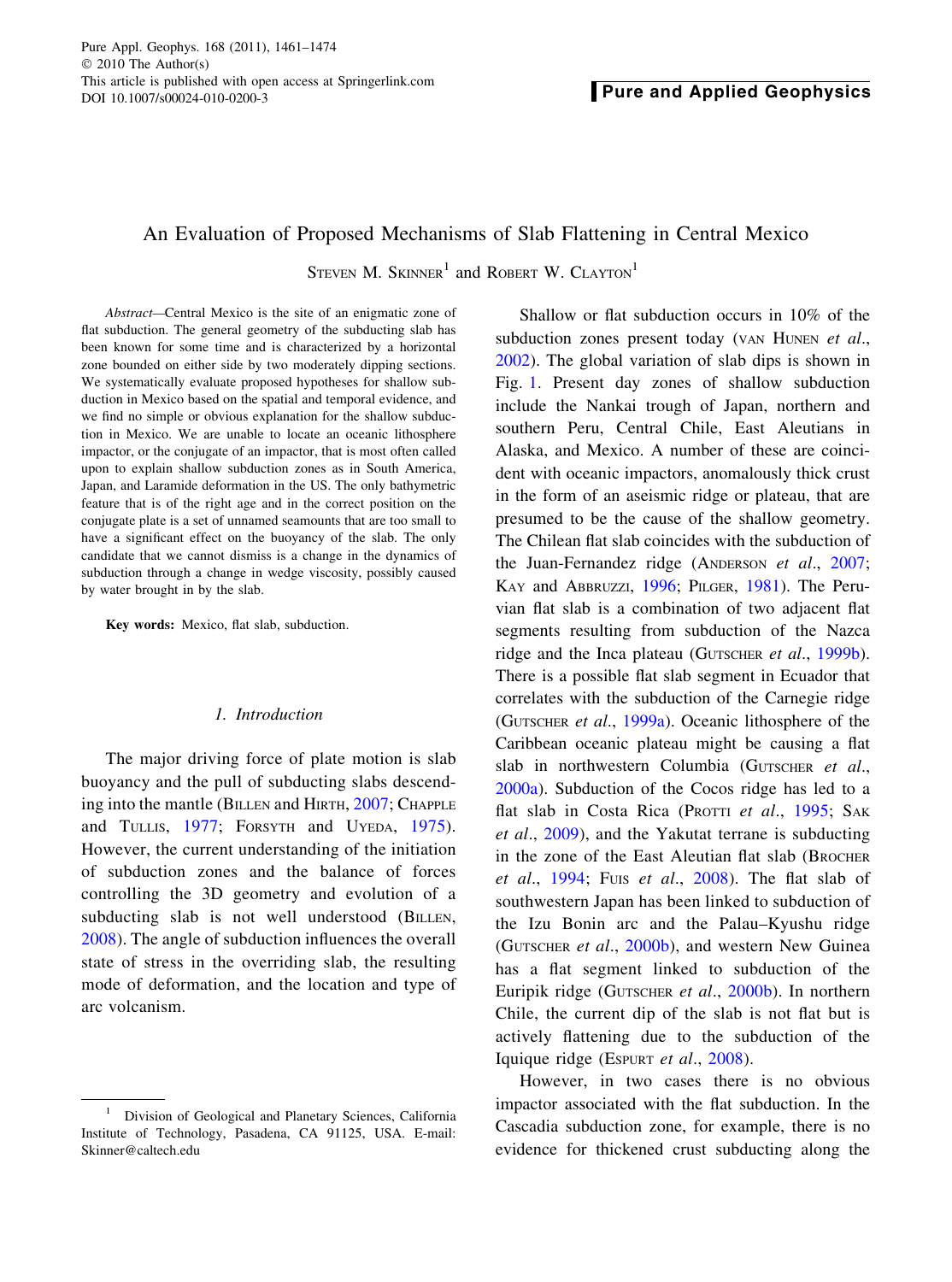<span id="page-1-0"></span>

Figure 1

Map of the Pacific seafloor showing the dip of the shallow  $(\langle 125 \text{ km depth})$  portion of subducting slabs (LALLEMAND et al., [2005\)](#page-12-0), and subducting bathymetric highs that have been correlated with zones of shallow subduction (white crosshatched pattern)

shallow dipping Washington segment (GUTSCHER et al., [2000c](#page-11-0)). The flat slab in Mexico has been attributed to the Tehuantepec ridge (GUTSCHER et al., [2000c](#page-11-0)); however, the Tehuantepec ridge is being subducted at a point where the slab is dipping at  $30^{\circ}$ and appears to have little effect on the angle. In locations where an impactor has been identified, the spatial correlation between the impactor and zone of shallow subduction does not hold up when looked at in detail. In the Nankai trough, for example, the Palau–Kyushu ridge is entering the trench at the southern limit of the shallow zone. Figure [2](#page-2-0) shows the anticorrelation between the shallow zone and where ridges are subducting. The fact that the impactor and zone of shallow subduction do not align suggests that it is not the buoyancy of the ridge itself that is holding up the slab, but a dynamic process that continues to operate in the wake trailing the impacting ridge.

As shown in Fig. [3](#page-2-0), there are also cases where apparent buoyant impactors have little to no effect on the geometry of the subducting slab. The Emperor seamounts are subducting at the Kurile trench; the Ogasawara plateau, Magellan seamounts, and Caroline ridge are all subducting at the Mariana trench; the Ozbourn–Louisville seamounts are subducting at the Kermadec trench; and the Chile rise is subducting at the Peru–Chile trench. These are just a sample of the largest thickness anomalies that are subducting without shallowing the dip of the downgoing slab.

#### 2. Current State of Subduction in Central Mexico

The central Mexico subduction zone is of particular interest because it does not have an impacting ridge yet is one of the shallowest slabs that has been measured. Understanding the flat slab in Mexico is key to reevaluating the proposed mechanisms for shallow slabs around the globe. Along the western Mexico margin, the Cocos plate is subducting under the North America plate at a rate varying between 4.7 and 6.8 cm/year (DEMETS et al., [1994\)](#page-11-0). As shown in Fig. [4,](#page-3-0) the subducted slab is shown by receiver function analysis to transition from a normal dip at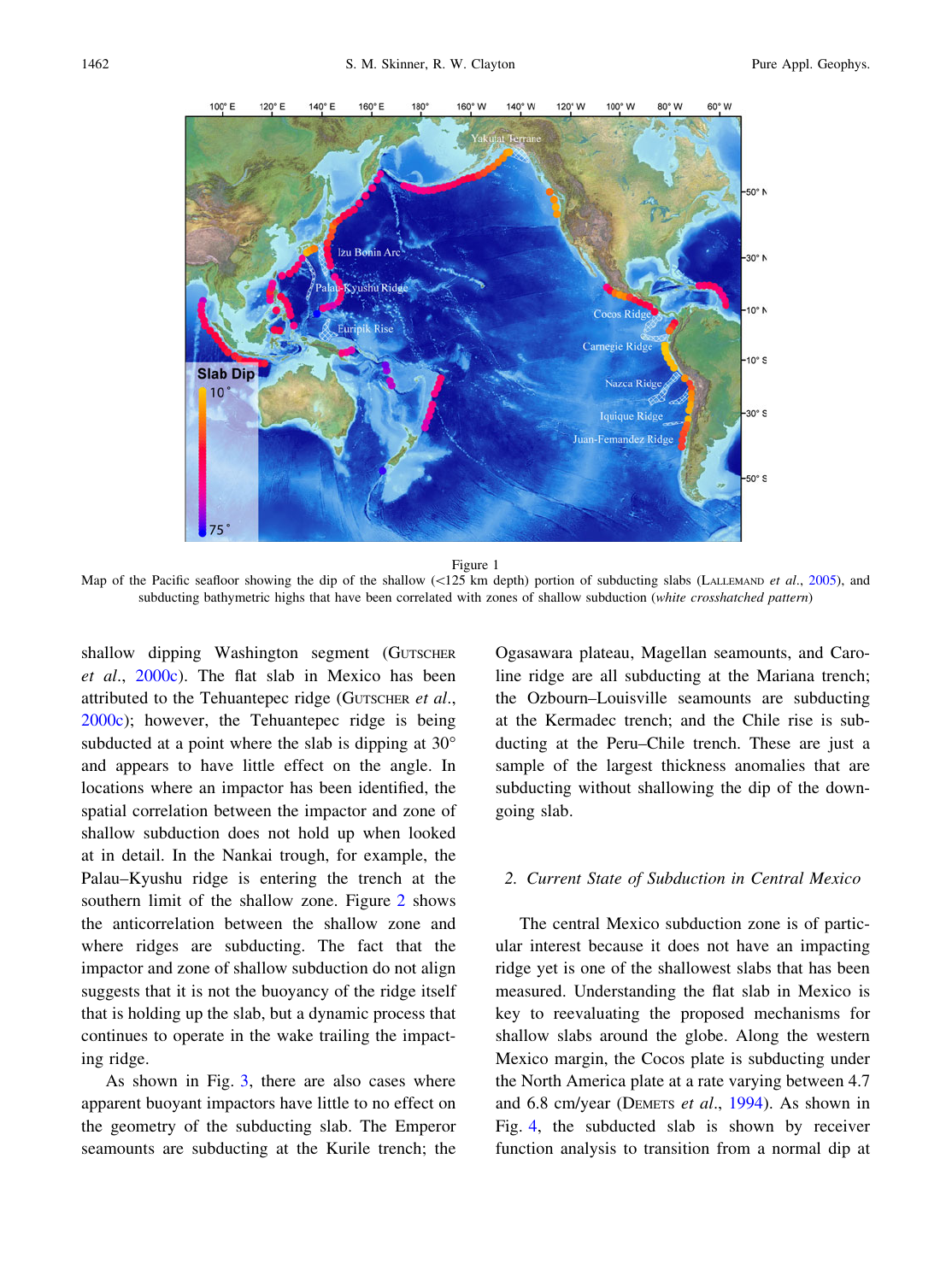<span id="page-2-0"></span>

Detail view of the shallow slab segment of Japan. Dashed red lines are 20 km contour lines of slab depth from model of HAYES et al. ([2009\)](#page-11-0). Colored dots are slab dip from LALLEMAND et al. [\(2005](#page-12-0)). The shallow segment appears to correlate with the subduction of the Shikoku basin rather than the two ridges that flank it



#### Figure 3

Map of the Pacific seafloor with labeled lithosphere anomalies (white crosshatched regions) that are subducting with no apparent effect on slab dip. Colored dots are slab dip from LALLEMAND et al. ([2005](#page-12-0))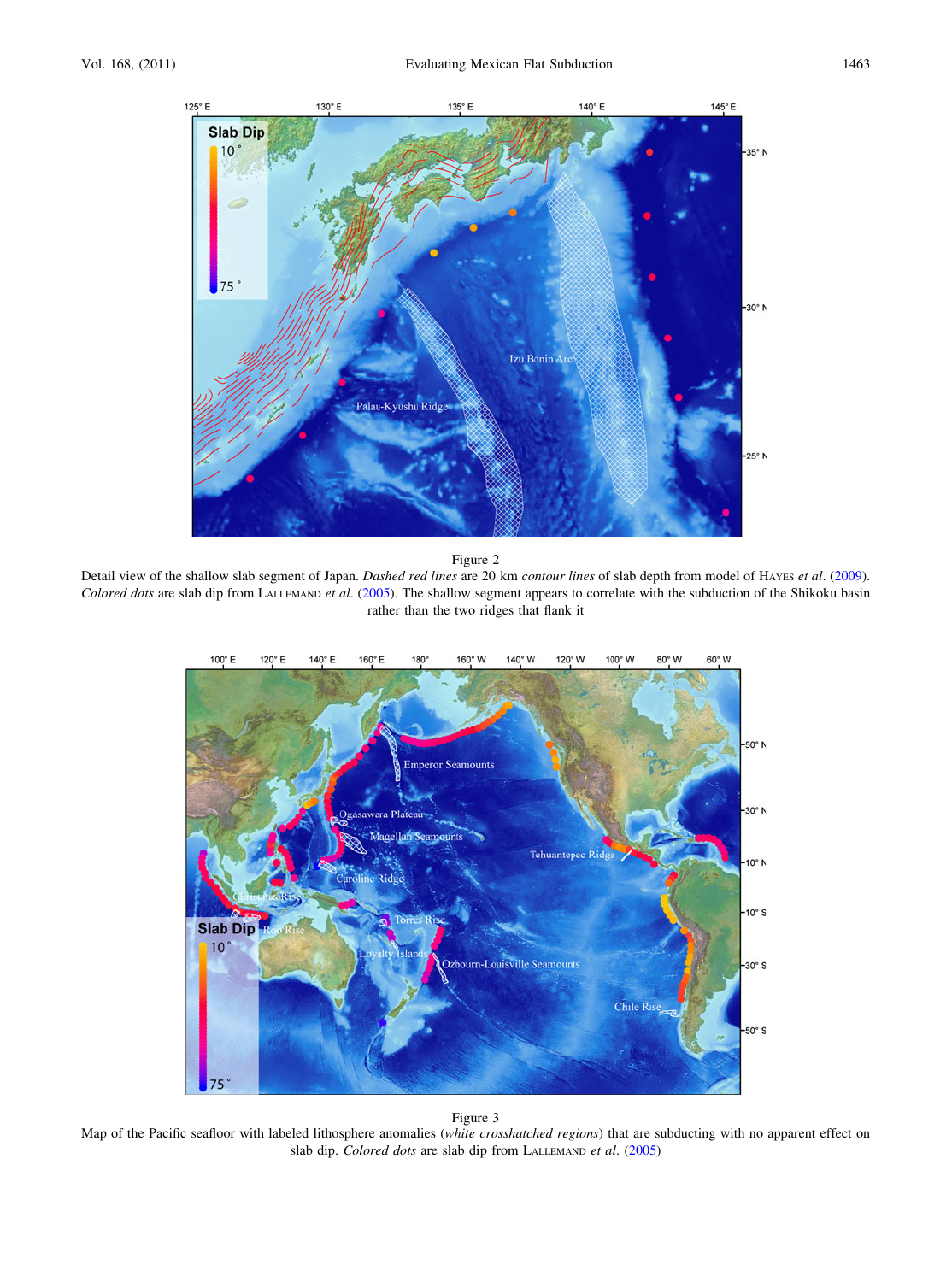<span id="page-3-0"></span>

Combined receiver function and tomographic image from the Meso American Subduction Experiment (MASE) transect modified from PEREZ-CAMPOS et al. ([2008\)](#page-12-0). Vertical axis is kilometers below sea level, horzontal axis is distance along the MASE transect. The location map of Mexico shows the relative location of the MASE transect (black dots) to the trans-Mexican Volcanic Belt (TMVB) (gray area), offshore bathymetric features, and the dip of the subducted Cocos plate in 20 km contours (HAYES et al., [2009\)](#page-11-0). Plate boundaries from BIRD [\(2003](#page-11-0))

the trench to sub-horizontal at 80 km from the trench (KIM et al., [2010](#page-12-0); PARDO and SUÁREZ, [1995;](#page-12-0) PÉREZ-CAMPOS et al., [2008](#page-12-0); SUÁREZ et al., [1999](#page-13-0)). The horizontal slab persists to 250 km from the trench where it descends into the mantle with a  $75^{\circ}$  dip and is recognizable in tomographic images to a depth of 500 km (HUSKER and DAVIS, [2009](#page-11-0); KIM et al., [2010](#page-12-0); PÉREZ-CAMPOS et al., [2008\)](#page-12-0). An ultra low velocity layer, approximately 3 km thick is imaged on top of the slab from the trench through the horizontal section. The overriding plate appears to be in an overall state of extension rather than compression (SINGH and PARDO, [1993](#page-13-0)), which is counterintuitive when considering the compressive forces associated with the subduction collision and the traction of an under-plated slab (DE FRANCO et al., [2007](#page-11-0); KEPPIE, [2009](#page-12-0); MORAN-ZENTENO et al., [2007](#page-12-0); NIETO-SAMANIEGO et al., [2006\)](#page-12-0).

The trans-Mexican Volcanic Belt has embayments along the landward projection of the Rivera, Orozoco, and Clipperton fracture zones suggesting that the Cocos plate is being further divided into smaller plates by tearing of the slab (BLATTER et al., [2007;](#page-11-0) MENARD, [1978\)](#page-12-0). The breakup of the Cocos plate allows the smaller fragments to rollback faster and results in the along trench dip variation (BILLEN, [2008\)](#page-11-0).

#### 3. History of Subduction in Mexico

The western Mexican margin has been a subduction margin for the past 160 million years (KEPPIE, [2004;](#page-12-0) SOLARI et al., [2007\)](#page-13-0). The Sierra Madre Occidental, the subduction-related arc of western Mexico, initiated in the Jurassic and contains a continuous record of subduction-related magmatism from the Cretaceous and throughout the Cenozoic. The area has undergone moderate compressional deformation that correlates in time with Laramide deformation further north. Extension began in the early Eocene and continued through the Oligocene. Associated with the extension, is an ignimbrite flare-up that signals slab rollback or detachment of the slab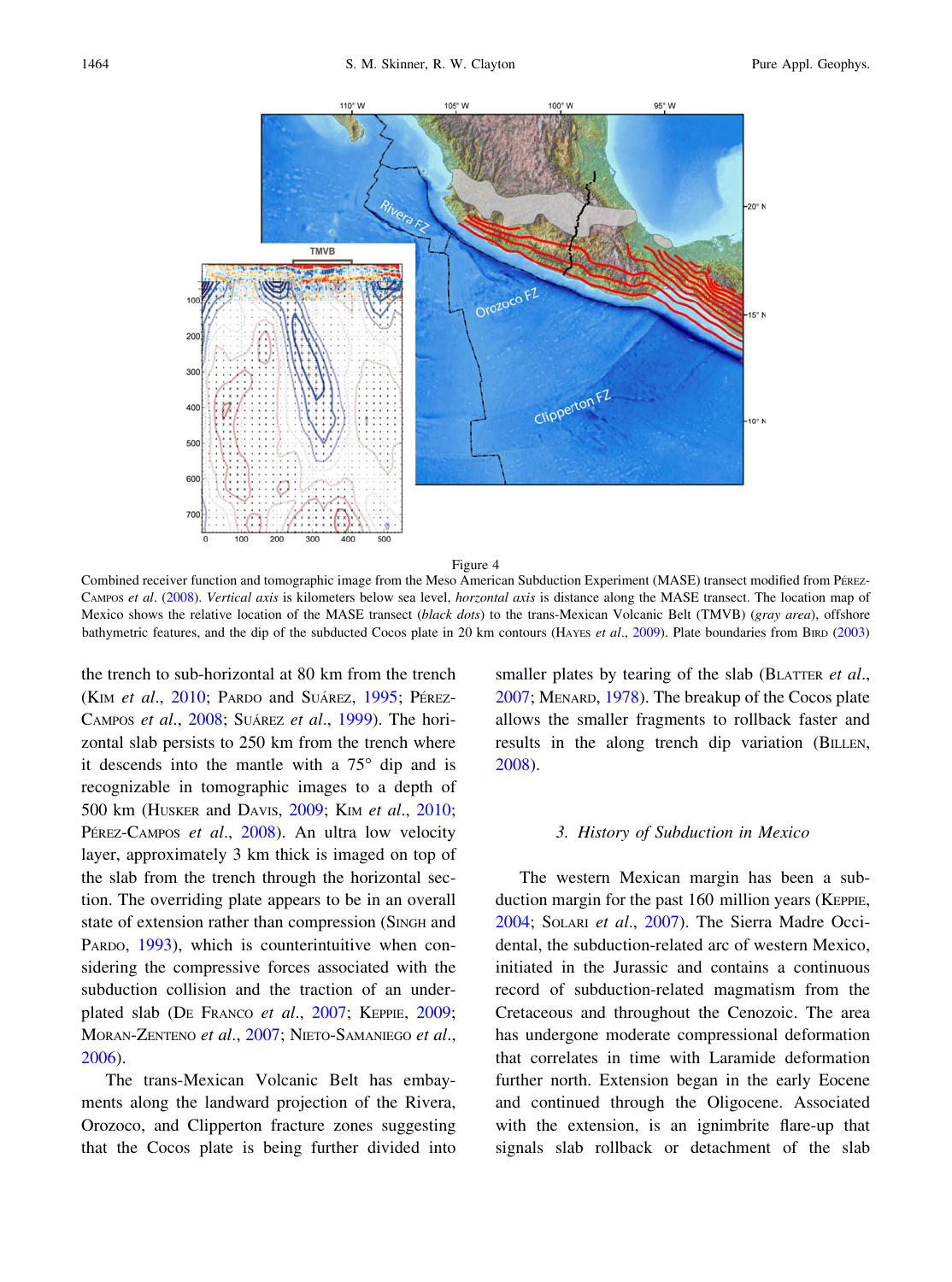(FERRARI et al., [2007\)](#page-11-0). All of this early extension occurred while the margin was still under the compressive forces of subduction.

The details of the assembly of southwestern Mexico are complicated, but there are some aspects that can constrain the evolution of the slab geometry. The extent and migration of Cenozoic volcanism is related to the location of the subducted slab. Age data from the North American Volcanic Database (NAVDAT) and MORAN-ZENTENO et al., [\(2007](#page-12-0)) are plotted in Fig. 5 against distance from the paleotrench to show the space and time evolution of subduction related magmatic activity. At 20 Ma the locus of subduction magmatism jumps 200 km inland from the trench. At 10 Ma a rollback phase starts as the volcanism migrates toward the trench.

The migration of the arc needs to be viewed in relation to the reorganization of the oceanic plates offshore, namely the ridge jumps at 25, 12.5–11, and 6.5–3.5 Ma (KLITGORD and MAMMERICKX, [1982](#page-12-0); MAMMERICKX and KLITGORD, [1982;](#page-12-0) MORAN-ZENTENO et al., [2007](#page-12-0)). The southern Mexican margin has undergone a major reshaping in Tertiary time



Figure 5

Distance of arc magmatism from the trench through time. The blue line is an 0.2 million-year moving average of the distance from the trench. There is a distinct change in the location of the arc starting at 25 Ma that shows the location of active volcanism migrating northward away from the trench, then starts a rollback to the south. The inset map shows the extent of the data used (crosses) and the dotted line approximating the trench. Data are from the North American Volcanic Database and MORAN-ZENTENO et al., ([2007\)](#page-12-0)

(MORAN-ZENTENO et al., [1996](#page-12-0)). The truncation of structural trends in addition to the juxtaposition of the modern trench and the Paleogene batholith suggests subsequent forearc removal (KARIG, [1978;](#page-12-0) MORAN-ZENTENO et al., [2007](#page-12-0), [1996;](#page-12-0) SCHAAF et al., [1995](#page-13-0)). The Chortis block is often assumed to be the missing forearc, though this correlation is just as often called into question (KEPPIE and MORAN-ZENTENO, [2005](#page-12-0); MORAN-ZENTENO et al., [2009;](#page-12-0) ORTEGA-GUTIERREZ et al., [2007](#page-12-0); ORTEGA-OBREGON et al., [2008](#page-12-0)). Recent studies evaluating the multiple reconstructions proposed for the Chortis block do not find much evidence to support the hypothesis that it represents the missing forearc and prefer a model of wholesale subduction erosion (KEPPIE, [2009\)](#page-12-0).

# 4. Proposed Causes of Zones of Shallow Subduction

There are several factors that affect the geometry of subduction zones. A rapid convergence rate, trench-ward absolute motion of the upper plate, subduction of thickened oceanic crust, and young oceanic lithosphere are four factors that lead to shallowing of subducting plates (CROSS and PILGER, [1982\)](#page-11-0). These factors are discussed specifically for Mexico.

#### 4.1. Tehuantepec Ridge

The southern Mexico subduction zone, near the Isthmus of Tehuantepec, exhibits all of the four factors that would lead to a shallow slab geometry as described by CROSS and PILGER ([1982\)](#page-11-0): the convergence rate of the Cocos and North American plates is rapid (approximately 6 cm/year); the North American plate is overriding the Cocos plate in an absolute motion reference frame; the Tehuantepec ridge is currently being subducted; and the subducting lithosphere has been younger than 10 Ma for the past 40 Ma (Cross and PILGER, [1982](#page-11-0); MÜLLER et al., [2008\)](#page-12-0). These factors predict that the subducted Cocos plate in this region should have a very shallow dip, but it actually has a moderate dip of 30°.

One of the most obvious positive seafloor anomalies on the Cocos plate is the Tehuantepec ridge. The ridge is a compression structure that stretches for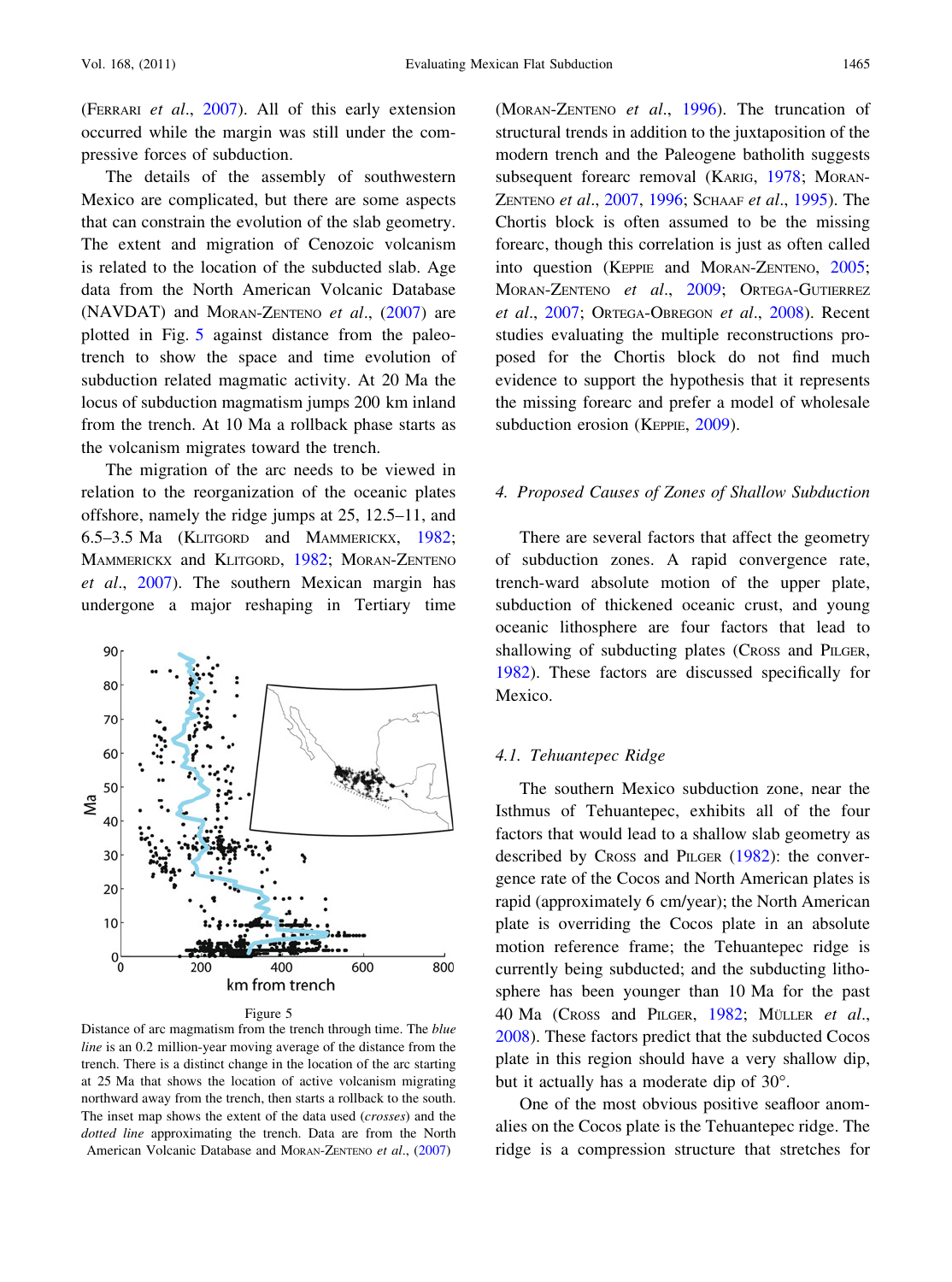<span id="page-5-0"></span>

Average buoyancy at a given age of the crustal columns for four possible types of oceanic lithosphere subducted under Mexico, calculated using half space cooling model (TURCOTTE and SCHU-BERT, [2002](#page-13-0)). Red dotted line is the density of asthenosphere for reference. The modeled lithosphere will resist subduction until it crosses above the asthenosphere line. The 5 Ma time slice of the four models of oceanic lithosphere used in calculating the density variation with age are shown. The models include unaltered normal oceanic lithosphere, 1 km of uncompensated thickening to represent the Tehuantepec ridge, 15% serpentinization if the upper 5 km of the oceanic mantle lithosphere, and a 5 km isostatic compensated thickening of the oceanic crust to represent seamounts formed on a spreading ridge

more than 200 km along the Clipperton fracture zone. The ridge marks the boundary of oceanic lithosphere that is, on average, 7 million years younger and 800 m shallower to the north (MANEA et al., [2005](#page-12-0)). The ridge itself has a maximum relief of roughly 1 km relative to the seafloor to the north and is, on average, 10 km wide. Assuming the Tehuantepec ridge is simply a kilometer increase in oceanic crust, the resultant buoyancy increase is only 0.12% (see Fig. 6). The Tehuantepec ridge is thought to have formed as a transform fault on the Guadalupe plate at 15–20 Ma; in addition, it is currently encountering the trench at the transition zone of shallow to steep subduction and has no historic or kinematic link to the current zone of flat subduction (MANEA et al., [2005\)](#page-12-0). The Tehuantepec ridge has a trend perpendicular to the trench which reduces the effect of any positive buoyancy (MARTINOD et al., [2005](#page-12-0)). The Tehuantepec ridge impacts in the wrong place

(500 km to the southeast of the zone of flat subduction) and has no history of lateral movement along the trench (MANEA et al., [2005](#page-12-0)).

## 4.2. Seamounts

There is a seamount chain (the Moonless Mountains) on the Pacific plate between the Murray and Clarion fracture zones that may have had a correlative chain, the Chumbia seamount ridge, on the now subducted Farallon plate (KEPPIE and MORAN-ZENTENO, [2005\)](#page-12-0). The seamounts in this chain do not have flexural or gravity moats around them, indicating that they were formed on or very near the spreading ridge (WATTS and RIBE, [1984](#page-13-0)). The lithosphere that surrounds the Moonless Mountains is roughly 40 million years old (MÜLLER) et al., [2008](#page-12-0)). When the Cocos plate started to shallow 30 million years ago, as evidenced by migration of volcanism, the lithosphere at the trench was 10 million years old (MÜLLER *et al.*,  $2008$ ) and would be neutrally buoyant. If a corollary to the Moonless Mountains did exist on the Cocos plate, it is of the right age to contribute to the flattening of the slab; however, reconstructions based on the rotation poles and the error analysis of DOUBROVINE and TARDUNO [\(2008\)](#page-11-0) (see Fig. [7](#page-6-0)) show that the Moonless Mountains mirror image would intersect the Mexican margin further to the north than the extent of the zone of shallow subduction, and, hence, is not likely the cause.

By using the stage rotations of DOUBROVINE and TARDUNO [\(2008](#page-11-0)), a conjugate to the current Mexican margin can be rotated to indicate the area of the Pacific plate that corresponds to the area on the Farallon plate that subducted at 30 Ma when the slab shallowed. As shown in Fig. [8](#page-7-0), this rotation reveals a set of small unnamed seamounts that would have intersected the margin around the latitude of Acapulco and can be correlated in space and time to the flat segment of the slab. The buoyancy of these seamounts alone is insufficient to cause a flat slab (CLOOS, [1993\)](#page-11-0). We can use a simplified geometry to estimate the volumetric differences and resulting changes in buoyancy due to various forms of thickened oceanic lithosphere. From global bathymetry data we extract a representative width and height of the given bathymetric anomaly, then calculate the volume assuming a conical shape for a seamount or a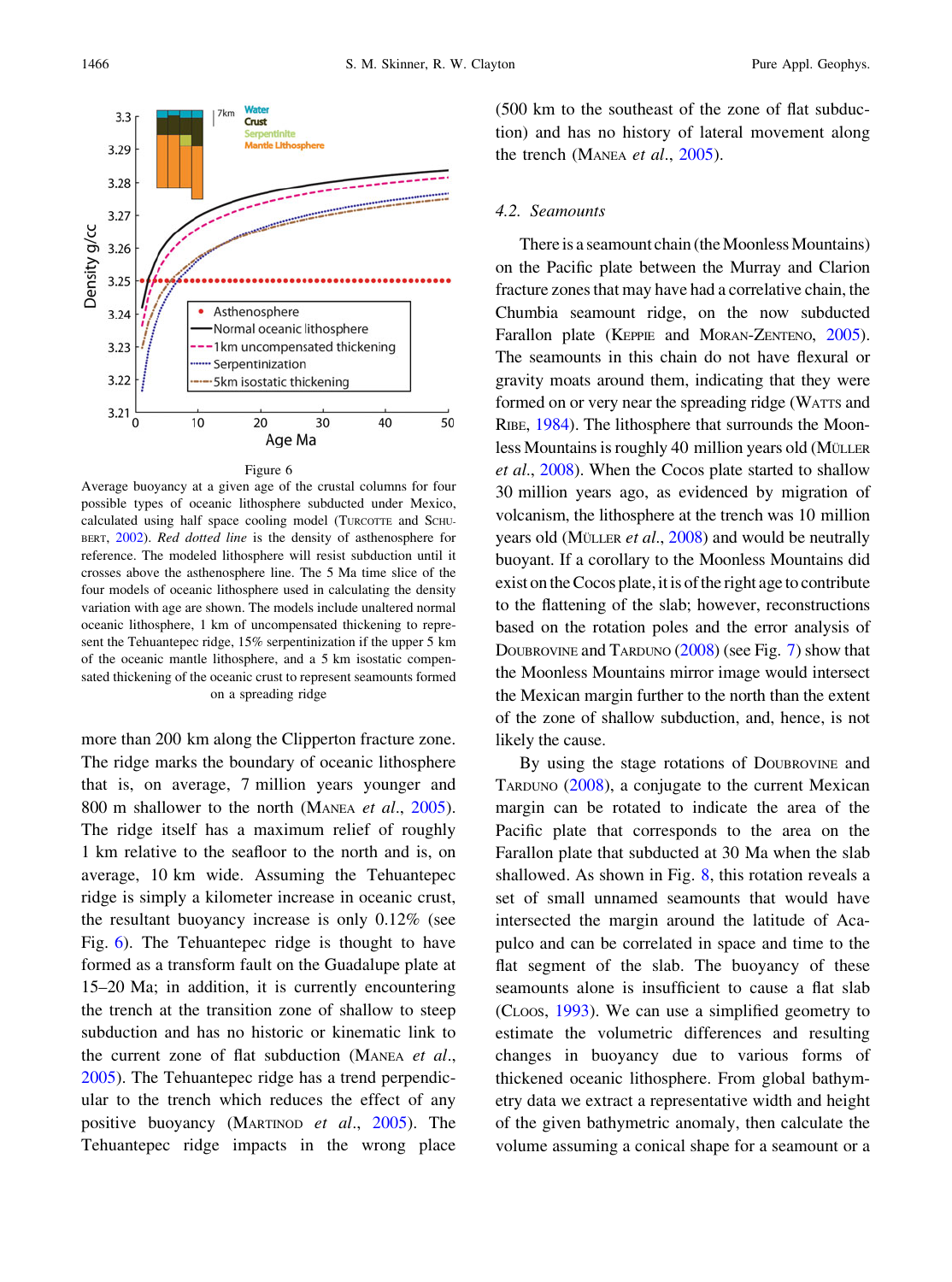<span id="page-6-0"></span>



A tectonic reconstruction of the Moonless Mountains at 30 Ma. a Depicts the current location of the Moonless Mountains as red triangles. Blue triangles show the reconstructed location relative to North America of the hypothetical correlative chain of seamounts on the Farallon plate at 30 Ma in a fixed North America reference frame. *Light blue* areas are the error ellipses of the rotations given by DOUBROVINE and TARDUNO ([2008\)](#page-11-0). b Shows the bathymetry of the area around the moonless mountains and the location of the representative bathymetric profile shown to the right. c Is a representative profile along the *dashed line* in (b). Vertical axis is kilometers below sea level, vertical exaggeration is 100 times

triangular prism for an aseismic ridge. The estimated increase in crustal volume is then normalized by the aerial extent of the feature in order to compare thickening per unit area. Using this method the unnamed mountains are approximately 10% of the crustal volume increase associated with the Nazca or Juan Fernandez ridge.

#### 4.3. Age of the Subducting Plate

One of the predictions of plate tectonics is that the angle of subduction is a function of the age of the subducting plate, because as a plate ages it cools and increases in density (BILLEN and HIRTH, [2007](#page-11-0); PARSONS and SCLATER, [1977\)](#page-12-0). The relationship between age and density is clearly seen in the half space cooling models of Fig. [6.](#page-5-0) However, when the angle of subduction and the age of actual subduction zones are analyzed, the correlation is quite weak (CRUCIANI et al., [2005](#page-11-0); JARRARD, [1986](#page-11-0)). This is evident in the case of central Mexico, where the Cocos plate exhibits steep subduction in the north where the subducting oceanic lithosphere is younger than the lithosphere of the flat segment to the south (MÜLLER *et al.*, [2008;](#page-12-0) PARDO and SUÁREZ, [1993,](#page-12-0) [1995\)](#page-12-0) (see Fig. [4](#page-3-0)).

It is possible for an ephemeral spreading center to have existed between the Farallon and an unknown microplate. If this failed ridge was near the trench it could produce very young and buoyant lithosphere that would decrease the angle of subduction. This hypothetical ridge would be entirely contained within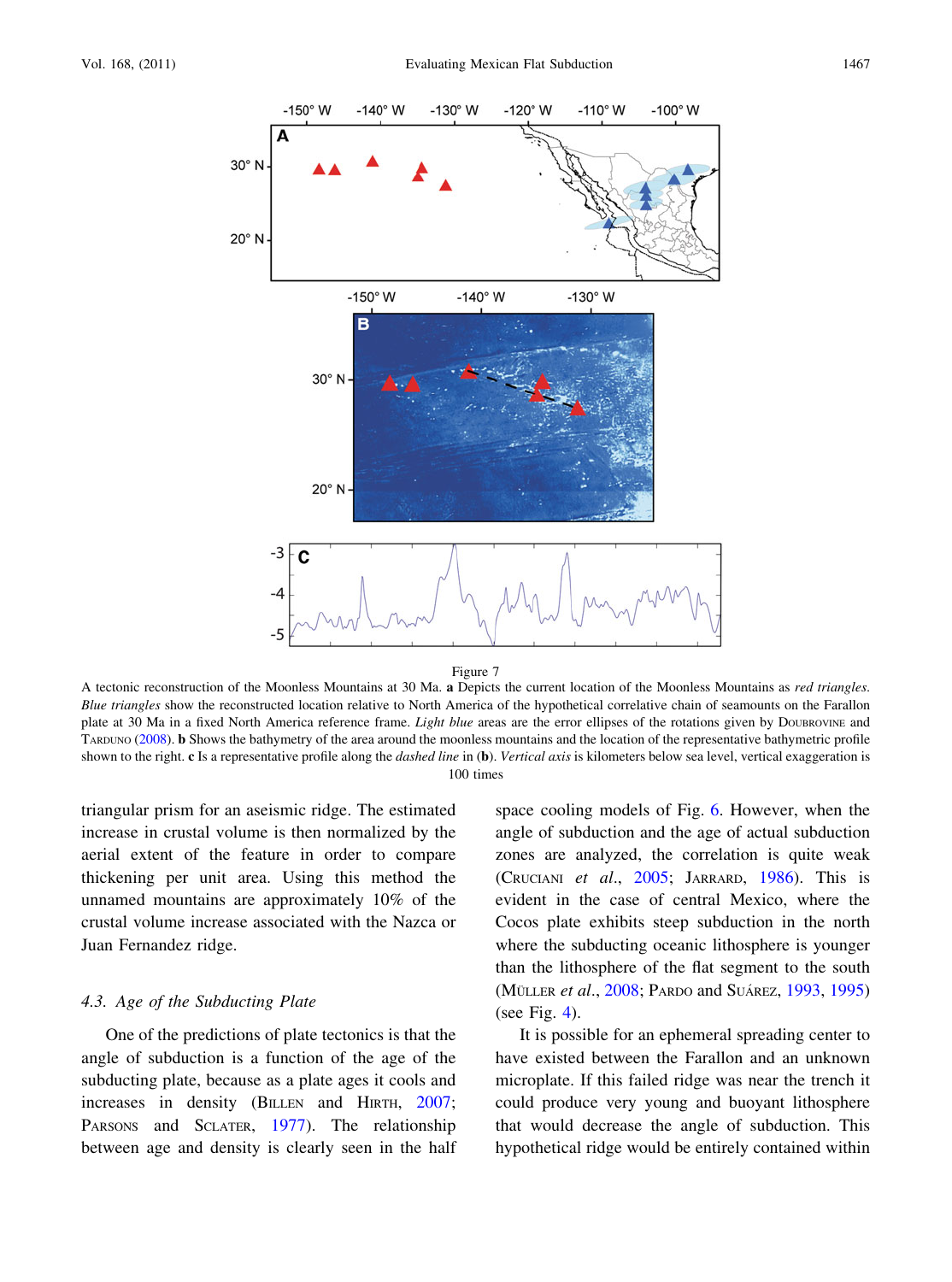<span id="page-7-0"></span>



a Shows the Mexican coastline transformed by the rotations of DOUBROVINE and TARDUNO [\(2008](#page-11-0)) to show the area of the Pacific plate that is the corollary to the oceanic lithosphere that was subducting along the southern Mexican margin at 30 Ma. The yellow stars are the current and rotated location of Acapulco for reference. There is a small chain of seamounts near what would have been the latitude of Acapulco. The dashed red line is the total 95% confidence area of the error ellipses associated with the rotated points of the coast (solid red line). **b** Shows the bathymetry of the area around the unnamed seamounts and the location of the representative bathymetric profile. c Is a representative profile along the *dashed line* in (b). Vertical axis is kilometers below sea level, vertical exaggeration is 100 times

subducted Farallon plate, and the evidence for it completely subducted. Although the tectonic plates in the area underwent frequent reorganization around the time of the slab shallowing, there is no evidence for such a spreading ridge in the geologic or geochemical record of the upper plate.

## 4.4. Hydrothermal Alteration

Age alone may not be the sole cause for the angle of the Cocos slab, but could be a major component. The seafloor on both sides of the spreading ridge in the zone of flat subduction is extremely rough. The area is the site of numerous fracture zones and failed rifting events. One of the mapped failed rifts on the Pacific plate was dredged as part of the Ocean Drilling Project and the recovered sample contained serpentinite (LONSDALE, [2005\)](#page-12-0). The alteration or serpentinization of the oceanic lithosphere causes a decrease in the average density of the lithosphere and could increase the buoyancy of the slab, causing it to go flat. Hydrothermal alteration will likely increase with increased fracturing, although we have no way of knowing the fracture density of the plate that subducted at 20 Ma given the fact that fracture causing events such as ridge jumps and forearc bulges are not necessarily recorded symmetrically about the new spreading center. The bending of the Cocos plate preferentially induces the reactivation of faults and fractures, creating a horst and graben structure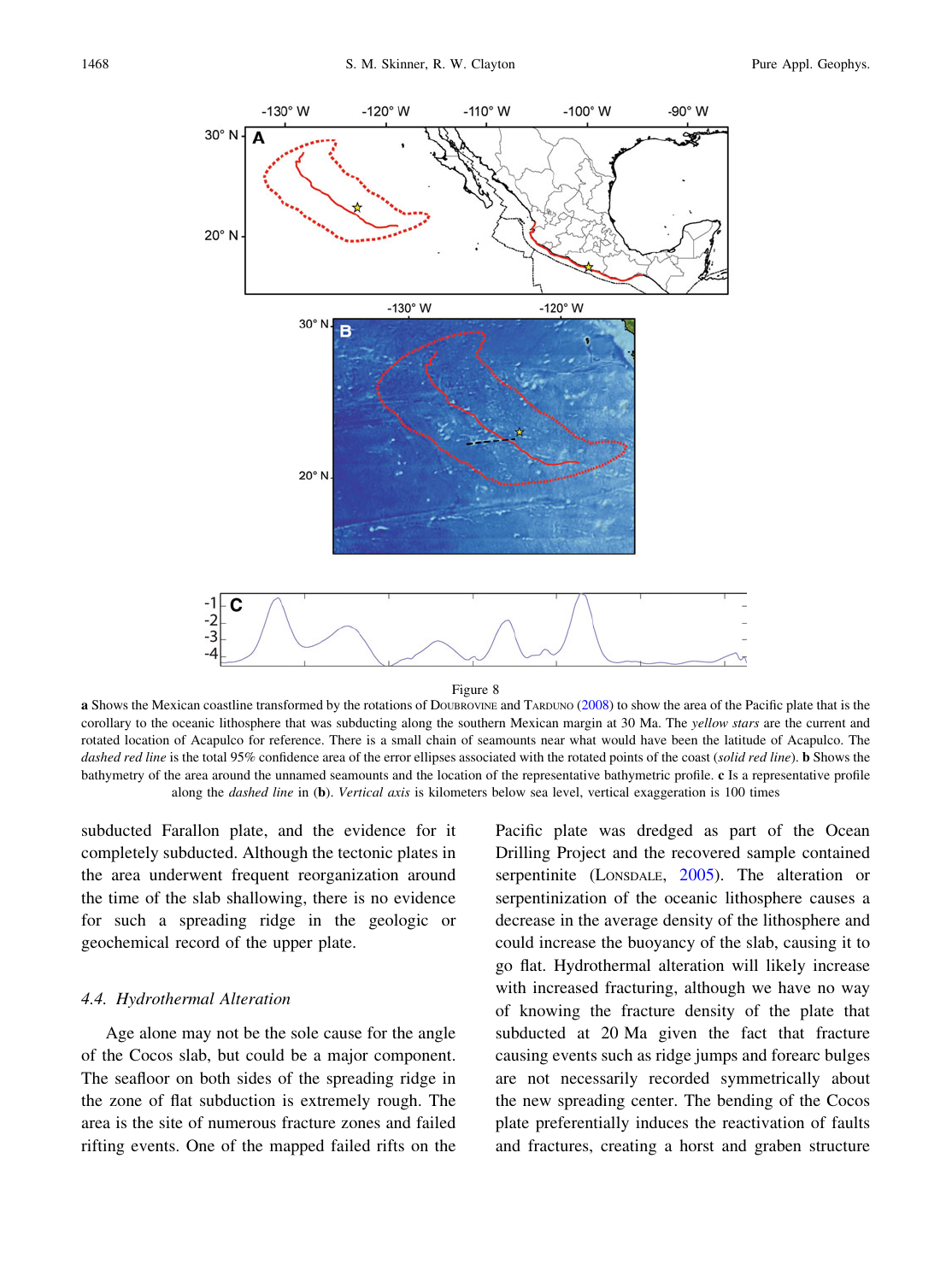(AUBOUIN et al., [1982](#page-11-0); GREVEMEYER et al., [2005;](#page-11-0) RUFF, [1989\)](#page-13-0). The faulting of the lithosphere allows water to penetrate into the young warm slab and alter the density. This is a process that occurs at all subduction zones; however, due to the consistently young lithosphere subducting in this area, the higher temperature of the slab will increase hydrothermal alteration independent of the degree of fracturing. Altering the top 5 km of the mantle lithosphere by 15% serpentinization doubles the length of time for which a slab is neutrally buoyant (see Fig. [6\)](#page-5-0). Recent geophysical studies in Mexico have determined that there is a hydrous layer at the plate interface (KIM et al., [2010](#page-12-0)). Remobilization of fluids entrained with the downgoing slab by serpentinization may be the source of these hydrous phases.

# 4.5. Slab Detachment and Flexure

Tomographic images reveal the foundering segments of the Farallon slab beneath North America. The tomographic model of GORBATOV and FUKAO [\(2005](#page-11-0)) reveals a southward propagating tear in the slab at 600 km depth that is a result of the differential motion between the Cocos and subducted Farallon plates. They speculate that the tear and differential rotation buckles the Cocos plate and caused uplift of the slab in the region of the TMVB, producing the flat slab geometry. There are also large discrepancies between tomographic models of the region. The more detailed tomographic model of HUSKER and DAVIS [\(2009](#page-11-0)) places the truncated edge of the slab roughly 500 km to the south of where Gorbatov and Fukao locate it, which makes the uplift mechanism less likely. Other tomographic models locate a shallower gap in the slab under northern Central America (ROGERS *et al.*,  $2002$ ), and it is not clear how truncation of the slab at a depth of 300 km beneath Guatemala, Honduras, and Nicaragua would relate to the model of Gorbatov and Fukao.

# 4.6. Chortis Block

The origin and location of the Chortis block (present day Nicaragua) through time is highly debated. One reconstruction places the Chortis block along the Acapulco trench at 50 Ma (PINDELL et al.,

[1988;](#page-12-0) ROSS and SCOTESE, [1988\)](#page-13-0). The block then migrates to the east with the Farallon-North America-Caribbean triple junction, which changes the margin from a North American-Caribbean to North American-Farallon plate boundary (MORAN-ZENTENO et al., [1996\)](#page-12-0). The change in the plate pair exposes the southern Mexican margin to the faster Farallon-North America convergence rate, which may lead to the flattening of the slab, though it is unclear why the margin to the north with the same convergence rate would not also be flat. Other studies (KEPPIE, [2009](#page-12-0); KEPPIE and MORAN-ZENTENO, [2005](#page-12-0)) propose models for the evolution of the Chortis block that make it unrelated to the flat slab in central Mexico. It is unlikely that the Chortis block is the cause of the flat slab, yet the knowledge of its location through time is needed for a complete model of the area.

# 4.7. Continental Root

Slab suction is an important force influencing the geometry at subduction zones. Viscously driven flow of the asthenosphere by the downgoing slab creates a zone of negative pressure in the mantle wedge (TOVISH et al., [1978\)](#page-13-0). The suction force alone may not provide enough lift to drive slabs flat, but may prove more effective when combined with excessively buoyant lithosphere in the form of an oceanic plateau (VAN HUNEN et al., [2004](#page-13-0)). The suction force in the mantle wedge can be greatly increased by a continental root that penetrates the asthenosphere (O'DRISCOLL et al., [2009](#page-12-0)). The crustal root blocks flow perpendicular to the trench resulting in a higher negative pressure in the space between the trench and the root that can assist in pulling up the slab. This mechanism is proposed as a contributing factor for the Laramide, and has been suggested for central Mexico because the elevated TMVB may indicate the presence of the a crustal root (URRUTIA-FUCUGAUCHI and FLORES-RUIZ, [1996](#page-13-0)). However, as shown in PÉREZ-CAMPOS et al. [\(2008\)](#page-12-0), the crust under the TMVB is only 45 km thick and, hence, there is no deep crustal root.

# 4.8. Hydration of the Mantle Wedge

The viscosity of the mantle wedge can be decreased by the addition of fluids released from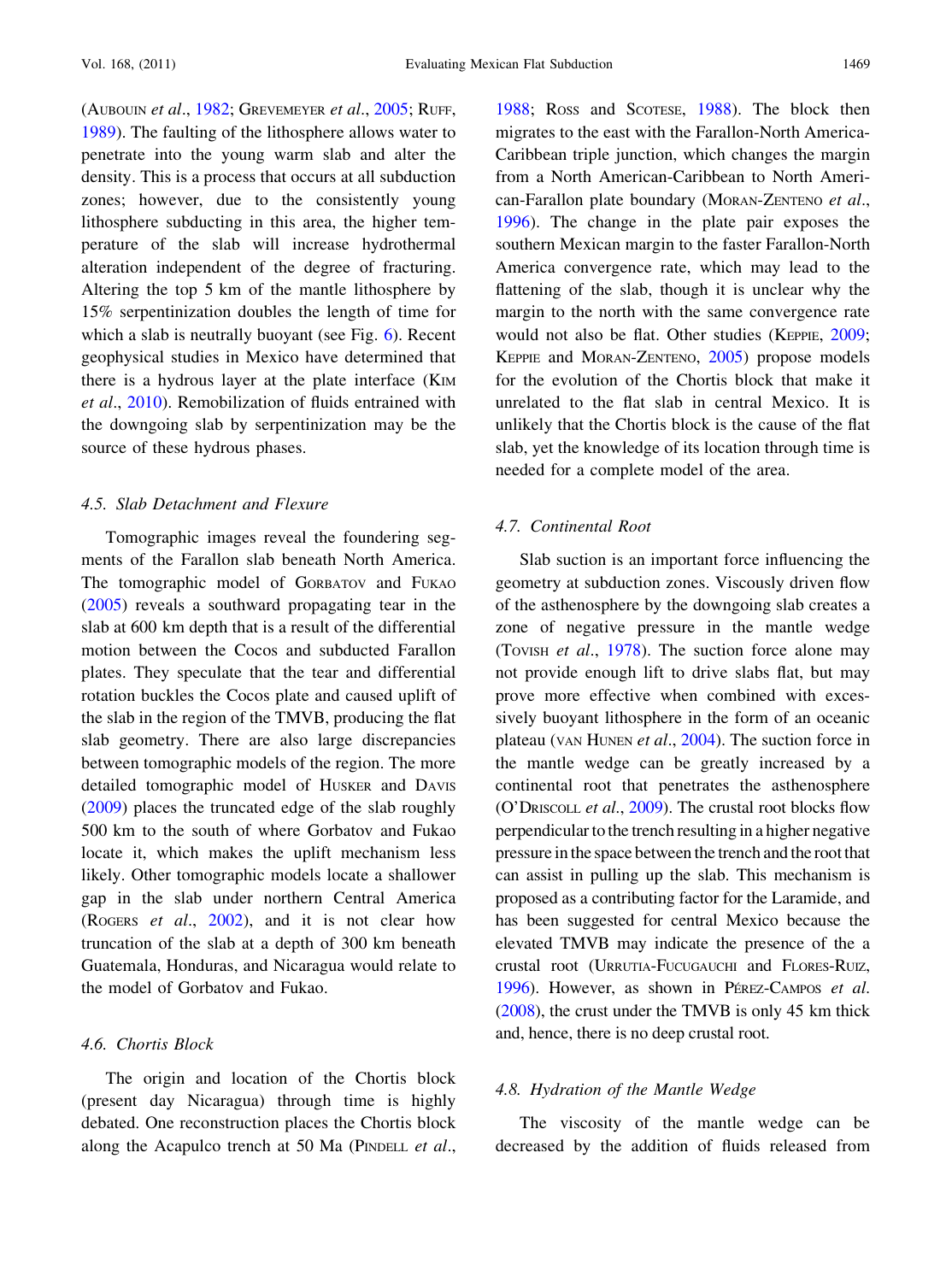the slab; this low viscosity wedge or channel can change the dip of the downgoing slab and has been modeled to create flat lying slabs as observed in Mexico (MANEA and GURNIS, [2007\)](#page-12-0). There is some evidence in the attenuation study of CHEN and CLAYTON ([2009\)](#page-11-0) that zones of low Q in the mantle wedge may be due to fluids from the slab. Geochemical studies of the TMVB show that the sub-arc mantle is highly heterogeneous and have found locations with a magmatic water content in excess of 8 wt% (BLATTER and CARMICHAEL, [1998;](#page-11-0) JOHNSON et al., [2009\)](#page-11-0). We know that excess hydration can cause a slab to flatten; however, the cause of excess water in the Mexican subduction zone has yet to be explained. Tectonic erosion is one way to subduct large amounts of water laden sediments (DOMINGUEZ et al., [2000](#page-11-0)). In Mexico there is evidence for extreme tectonic erosion, namely, the entire Oligocene forearc is missing and the associated batholith is sitting adjacent to the modern trench (KEPPIE et al., [2009a](#page-12-0), [b](#page-12-0); MORAN-ZENTENO et al., [2007](#page-12-0)). The juxtaposition of the Oligocene arc with the modern trench and the truncation of other structural features reveals how much of the Mexican margin has been lost to tectonic erosion.

Seamounts may not have enough positive buoyancy to flatten the slab, but they do create a long lived period of subducting extreme relief that could lead to a prolonged period of subduction erosion (VON HUENE and SCHOLL, [1991\)](#page-13-0). The subduction on individual seamounts has been shown, through analog models, to cause erosion of the overriding plate (DOMINGUEZ et al., [1998,](#page-11-0) [2000\)](#page-11-0). The unnamed mountains range in age from roughly 35–25 Ma and stretch across 500 km (see Fig. [8\)](#page-7-0). The convergence rate along the Middle America Trench varies widely though averaging in space and time the margin would be continually impacted for a span of 6 Ma assuming a perfect mirroring of the unnamed mountains (DOU-BROVINE and TARDUNO,  $2008$ ; MÜLLER et al.,  $2008$ ). The erosion of the margin corresponds with a 29–19 Ma gap in arc magmatism (KEPPIE et al., [2009b\)](#page-12-0). Recent numerical modeling has shown the rapid removal of large blocks of continental forearc as one possible mode of subduction erosion that shaped the Mexican margin (KEPPIE et al., [2009a](#page-12-0)). The eroded forearc would be highly fractured in this catastrophic event leading to an increase in pore space for fluids to be entrained with the downgoing plate. Modeling indicates that the eroded material could be underplated or transported deep into the mantle (KEPPIE et al., [2009a](#page-12-0)). The low viscosity channel that forms from the subducted material and fluid would also decouple the upper and lower plates and cause the lack of compression that we see in Mexico.

## 5. Discussion

Looking for a single cause of flat slab subduction reveals the complexity and multifaceted nature of subduction zone dynamics. Single trench correlations quickly break down when extended to the global scale. The often called upon correlation between the location of flat slabs and the presence of a subducting aseismic ridge or plateau is quite strong; however, this does not imply direct causation. Most flat slabs have an associated subducting ridge, but not all subducting ridges produce flat slabs. The fact that the correlation between ridges and shallow zones is not one-to-one means that it is not likely the sole cause of flat subduction. We have shown that, by adding a second variable, in this case age, we are able to explain some of the zones where a ridge is subducting yet fails to produce a shallow slab segment (see Fig. [9\)](#page-10-0). This is just one example of the need for a comprehensive evaluation of the parameters that influence the dip of subducting plates. One proposed cause of the Laramide flat slab is the subduction of a conjugate oceanic plateau to the Shatsky Rise; though, as we have shown, subduction of thickened oceanic lithosphere is neither a sufficient or necessary condition for shallow subduction. We find hydration of the mantle wedge to be the only mechanism that there is no evidence against causing the flat slab in Mexico. Further study of the fluid budget of the downgoing slab and the change in mantle viscosity with the addition of fluids is needed to evaluate hydration as the cause of the Mexican flat slab and possibly the key mechanism for shallow slabs worldwide.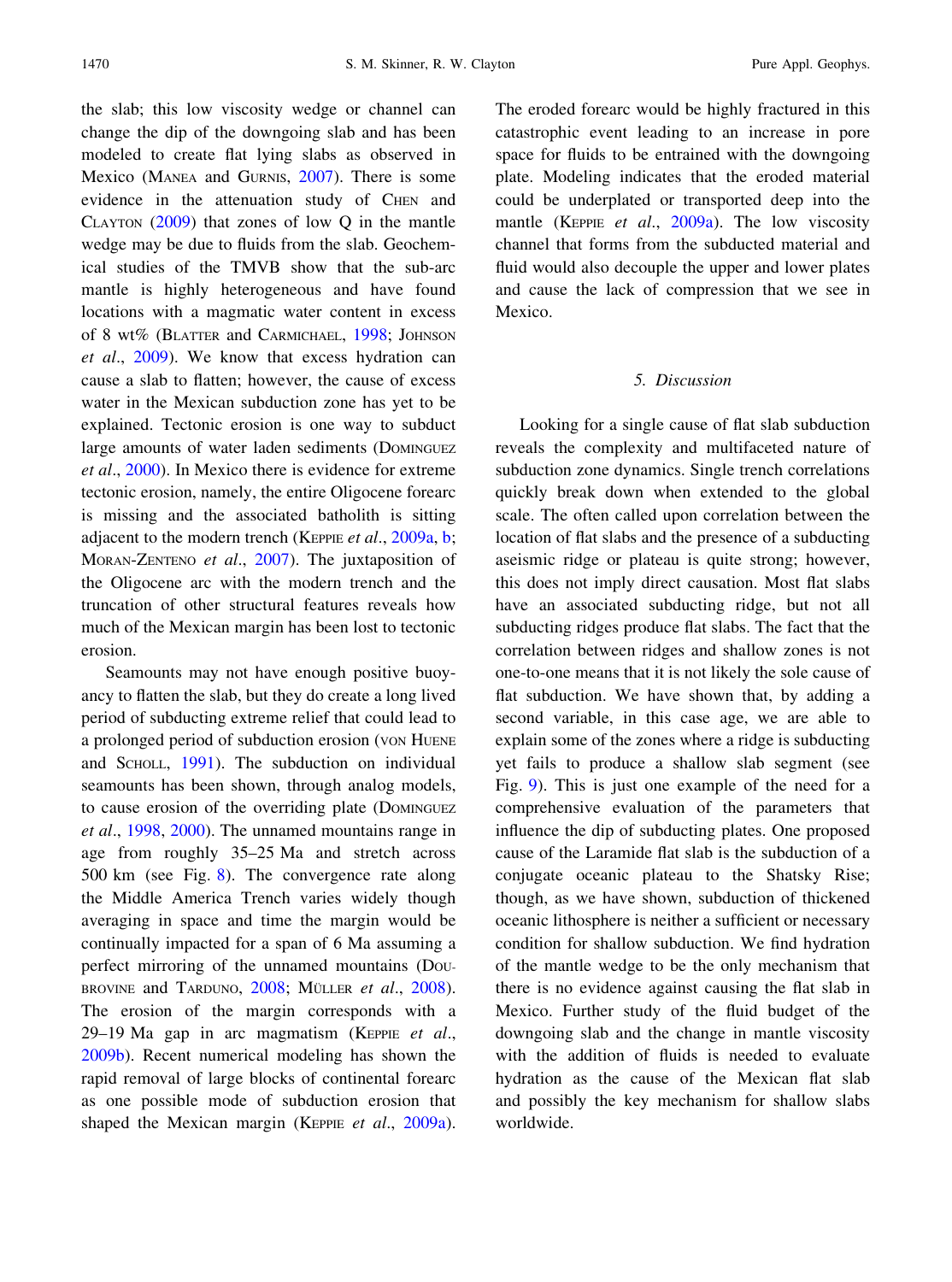<span id="page-10-0"></span>

Map of the Pacific seafloor age (MÜLLER et al., [2008\)](#page-12-0), shallow slab segment dips (LALLEMAND et al., [2005](#page-12-0)), and subducting bathymetric highs (crosshatched pattern). Not all bathymetric highs are correlated with a zone of shallow subduction. Although there is no direct correlation between the age of the subducting lithosphere and the dip of the slab, there appears to be a maximum plate age past which the slab cannot support a flat segment. This explains the subduction of ridges that do not form a shallow slab in the western Pacific

## 6. Conclusions

Subducting buoyant ridges, seamounts, and plateaus do not directly cause flat slabs but are, rather, a catalyst of other dynamic mantle processes. Determining the combination of forces that lead to flat slabs is important not only for our understanding of the current zones of flat subduction but also the geologic history of western North America and inferred periods of flat subduction. The geometry that we see in the present day Mexican flat slab appears to be the result of the dynamic response of subduction to hydration of the mantle wedge that occurred 30 million years ago. The direct evidence for the flattening mechanism has long been destroyed, and there is no suitable impactor on the conjugate plate. Hydration of the mantle wedge is the only feasible mechanism to change the slab geometry in Mexico, although the process is not completely understood. The cause of the intense subduction erosion that leads to the hydration has yet to be identified, yet appears

to be the only viable explanation for the geometry of both the slab and the margin.

#### Acknowledgments

This study was supported by the Gordon and Betty Moore Foundation through the Tectonics Observatory at Caltech. This is contribution number 136 from the Caltech Tectonics Observatory.

Open Access This article is distributed under the terms of the Creative Commons Attribution Noncommercial License which permits any noncommercial use, distribution, and reproduction in any medium, provided the original author(s) and source are credited.

#### **REFERENCES**

ANDERSON, M., ALVARADO, P., ZANDT, G. and BECK, S. (2007), Geometry and Brittle Deformation of the Subducting Nazca Plate, Central Chile and Argentina, Geophysical Journal International 171, 419–434.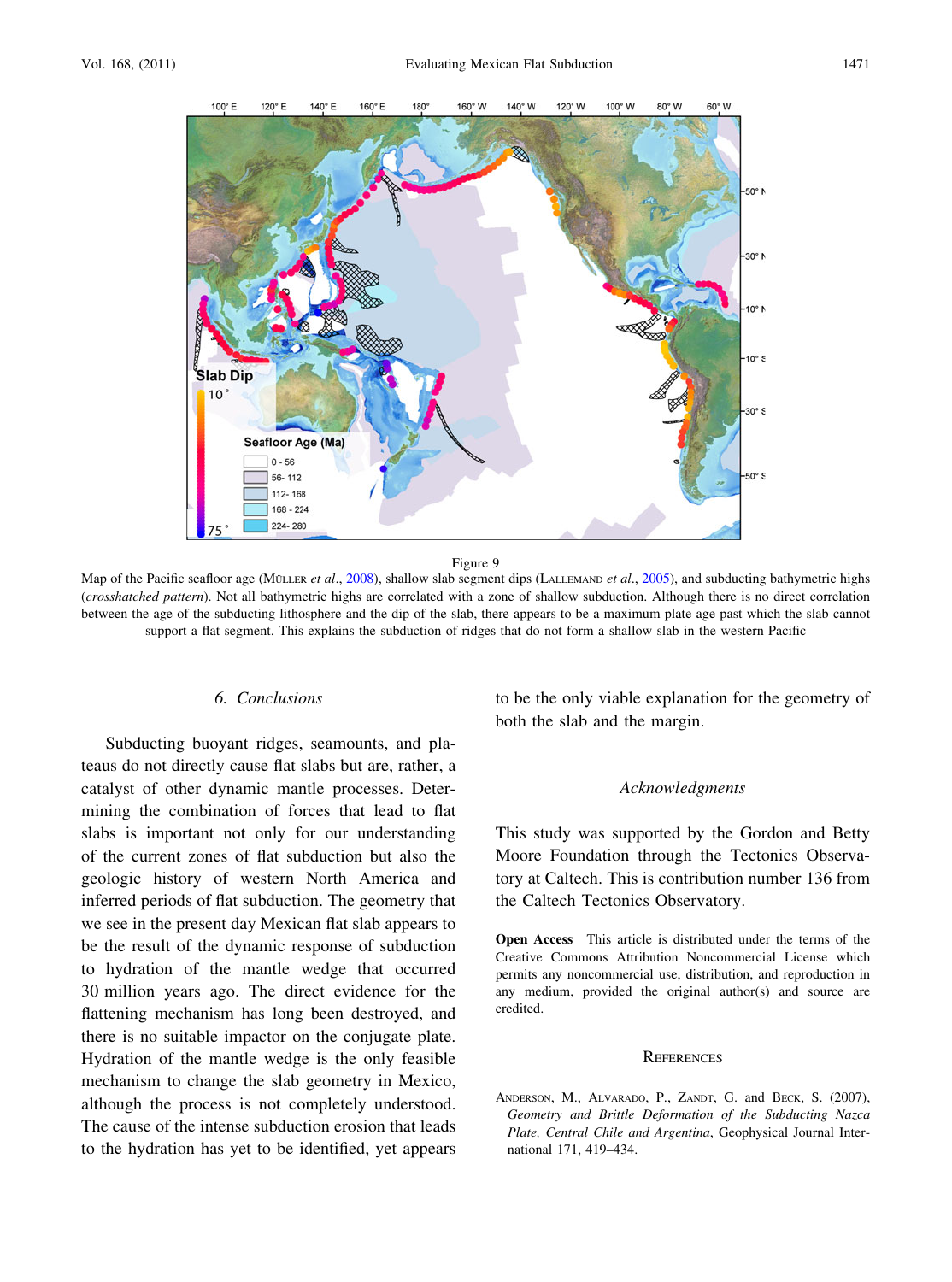- <span id="page-11-0"></span>AUBOUIN, J., STEPHAN, J.F., ROUMP, J. and RENARD, V. (1982), The Middle America Trench as an Example of a Subduction Zone, Tectonophysics 86, 113–132.
- BILLEN, M.I. (2008), Modeling the Dynamics of Subducting Slabs, Annual Review of Earth and Planetary Sciences 36, 325–356.
- BILLEN, M.I. and HIRTH, G. (2007), Rheologic Controls on Slab Dynamics, Geochemistry Geophysics Geosystems 8, Q08012, doi[:10.1029/2007gc001597.](http://dx.doi.org/10.1029/2007gc001597)
- BIRD, P. (2003), An Updated Digital Model of Plate Boundaries, Geochemistry Geophysics Geosystems 4, 1027, doi[:10.1029/](http://dx.doi.org/10.1029/2001gc000252) [2001gc000252](http://dx.doi.org/10.1029/2001gc000252).
- BLATTER, D.L. and CARMICHAEL, I.S.E. (1998), Hornblende Peridotite Xenoliths from Central Mexico Reveal the Highly Oxidized Nature of Subarc Upper Mantle, Geology 26, 1035–1038.
- BLATTER, D.L., FARMER, G.L. and CARMICHAEL, I.S.E. (2007), A North-South Transect across the Central Mexican Volcanic Belt at Similar to 100 Degrees W: Spatial Distribution, Petrological, Geochemical, and Isotopic Characteristics of Quaternary Volcanism, Journal of Petrology 48, 901–950.
- BROCHER, T.M., FUIS, G.S., FISHER, M.A., PLAFKER, G., MOSES, M.J., TABER, J.J. and CHRISTENSEN, N.I. (1994), Mapping the Megathrust beneath the Northern Gulf of Alaska Using Wide-Angle Seismic Data, Journal of geophysical research 99, 11663-11685.
- CHAPPLE, W.M. and TULLIS, T.E. (1977), Evaluation of Forces That Drive Plates, Journal of geophysical research 82, 1967–1984.
- CHEN, T. and CLAYTON, R.W. (2009), Seismic Attenuation Structure in Central Mexico: Image of a Focused High-Attenuation Zone in the Mantle Wedge, Journal of geophysical research 114, B07304, doi[:10.1029/2008jb005964](http://dx.doi.org/10.1029/2008jb005964).
- CLOOS, M. (1993), Lithospheric Buoyancy and Collisional Orogenesis; Subduction of Oceanic Plateaus, Continental Margins, Island Arcs, Spreading Ridges, and Seamounts, Geological Society of America Bulletin 105, 715–737.
- CROSS, T.A. and PILGER, R.H. (1982), Controls of Subduction Geometry, Location of Magmatic Arcs, and Tectonics of Arc and Back-Arc Regions, Geological Society of America Bulletin 93, 545–562.
- CRUCIANI, C., CARMINATI, E. and DOGLIONI, C. (2005), Slab Dip Vs. Lithosphere Age: No Direct Function, Earth and Planetary Science Letters 238, 298–310.
- DE FRANCO, R., GOVERS, R. and WORTEL, R. (2007), Numerical Comparison of Different Convergent Plate Contacts: Subduction Channel and Subduction Fault, Geophysical Journal International 171, 435–450.
- DEMETS, C., GORDON, R.G., ARGUS, D.F. and STEIN, S. (1994), Effect of Recent Revisions to the Geomagnetic Reversal Time-Scale on Estimates of Current Plate Motions, Geophysical research letters 21, 2191–2194.
- DOMINGUEZ, S., LALLEMAND, S.E., MALAVIEILLE, J. and VON HUENE, R. (1998), Upper Plate Deformation Associated with Seamount Subduction, Tectonophysics 293, 207–224.
- DOMINGUEZ, S., MALAVIEILLE, J. and LALLEMAND, S.E. (2000), Deformation of Accretionary Wedges in Response to Seamount Subduction: Insights from Sandbox Experiments, Tectonics 19, 182–196.
- DOUBROVINE, P.V. and TARDUNO, J.A. (2008), A Revised Kinematic Model for the Relative Motion between Pacific Oceanic Plates and North America since the Late Cretaceous, Journal of geophysical research 113, B12101, doi[:10.1029/2008jb005585](http://dx.doi.org/10.1029/2008jb005585).
- ESPURT, N., FUNICIELLO, F., MARTINOD, J., GUILLAUME, B., REGARD, V., FACCENNA, C. and BRUSSET, S. (2008), Flat Subduction

Dynamics and Deformation of the South American Plate: Insights from Analog Modeling, Tectonics 27, TC3011, doi: [10.1029/2007tc002175](http://dx.doi.org/10.1029/2007tc002175).

- FERRARI, L., VALENCIA-MORENO, M. and BRYAN, S., Magmatism and Tectonics of the Sierra Madre Occidental and Its Relation with the Evolution of the Western Margin of North America, In Geology of México: Celebrating the Centenary of the Geological Society of México: Geological Society of America Special Paper 422 (eds. S.A. Alaniz-Alvarez and A.F. Nieto-Samaniego) (2007) pp. 1–39.
- FORSYTH, D. and UYEDA, S. (1975), Relative Importance of Driving Forces of Plate Motion, Geophysical Journal of the Royal Astronomical Society 43, 163–200.
- FUIS, G.S., MOORE, T.E., PLAFKER, G., BROCHER, T.M., FISHER, M.A., MOONEY, W.D., NOKLEBERG, W.J., PAGE, R.A., BEAUDOIN, B.C., CHRISTENSEN, N.I., LEVANDER, A.R., LUTTER, W.J., SALTUS, R.W. and RUPPERT, N.A. (2008), Trans-Alaska Crustal Transect and Continental Evolution Involving Subduction Underplating and Synchronous Foreland Thrusting, Geology 36, 267–270.
- GORBATOV, A. and FUKAO, Y. (2005), Tomographic Search for Missing Link between the Ancient Farallon Subduction and the Present Cocos Subduction, Geophysical Journal International 160, 849–854.
- GREVEMEYER, I., KAUL, N., DIAZ-NAVEAS, J.L., VILLINGER, H.W., RANERO, C.R. and REICHERT, C. (2005), Heat Flow and Bending-Related Faulting at Subduction Trenches: Case Studies Offshore of Nicaragua and Central Chile, Earth and Planetary Science Letters 236, 238–248.
- GUTSCHER, M.A., MALAVIEILLE, J., LALLEMAND, S. and COLLOT, J.Y. (1999a), Tectonic Segmentation of the North Andean Margin: Impact of the Carnegie Ridge Collision, Earth and Planetary Science Letters 168, 255–270.
- GUTSCHER, M.A., OLIVET, J.L., ASLANIAN, D., EISSEN, J.P. and MAURY, R. (1999b), The ''Lost Inca Plateau'': Cause of Flat Subduction beneath Peru?, Earth and Planetary Science Letters 335–341.
- GUTSCHER, M.-A., SPAKMAN, W., BIJWAARD, H. and ENGDAHL, E.R. (2000a), Geodynamics of Flat Subduction: Seismicity and Tomographic Constraints from the Andean Margin, Tectonics 19.
- GUTSCHER, M.A., MAURY, R., EISSEN, J.-P. and BOURDON, E. (2000b), Can Slab Melting Be Caused by Flat Subduction?, Geology 28, 535–538.
- GUTSCHER, M.A., SPAKMAN, W., BIJWAARD, H. and ENGDAHL, E.R. (2000c), Geodynamics of Flat Subduction: Seismicity and Tomographic Constraints from the Andean Margin, Tectonics 19, 814–833.
- HAYES, G.P., WALD, D.J. and KERANEN, K. (2009), Advancing Techniques to Constrain the Geometry of the Seismic Rupture Plane on Subduction Interfaces a Priori: Higher-Order Functional Fits, Geochemistry Geophysics Geosystems 10, Q09006, doi[:10.1029/2009gc002633.](http://dx.doi.org/10.1029/2009gc002633)
- HUSKER, A. and DAVIS, P.M. (2009), Tomography and Thermal State of the Cocos Plate Subduction beneath Mexico City, Journal of geophysical research 114, B04306, doi: [10.1029/2008JB006039.](http://dx.doi.org/10.1029/2008JB006039)
- JARRARD, R.D. (1986), Relations among Subduction Parameters, Reviews of Geophysics 24, 217–284.
- JOHNSON, E.R., WALLACE, P.J., DELGADO GRANADOS, H., MANEA, V.C., KENT, A.J.R., BINDEMAN, I.N. and DONEGAN, C.S. (2009), Subduction-Related Volatile Recycling and Magma Generation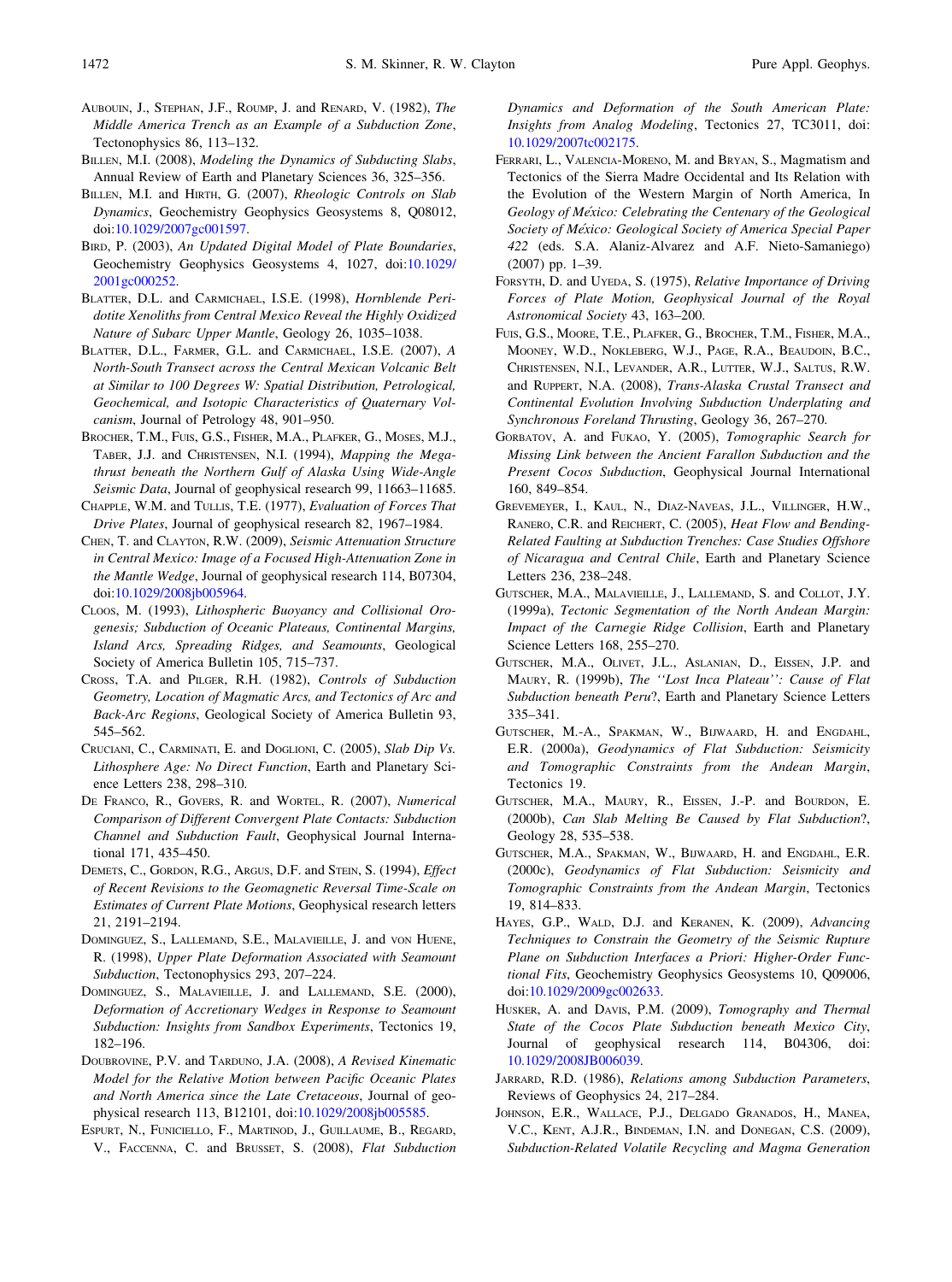<span id="page-12-0"></span>beneath Central Mexico: Insights from Melt Inclusions, Oxygen Isotopes and Geodynamic Models, Journal of Petrology 50, 1729–1764.

- KARIG, D.E. (1978), Late Cenozoic Subduction and Continental Margin Truncation Along the Northern Middle America Trench, Geological Society of America Bulletin 89, 265–276.
- KAY, S.M. and ABBRUZZI, J.M. (1996), Magmatic Evidence for Neogene Lithospheric Evolution of the Central Andean ''Flat-Slab" between  $30^{\circ}$ S and  $32^{\circ}$ S, Tectonophysics 259, 15-28.
- KEPPIE, J.D. (2004), Terranes of Mexico Revisited: A 1.3 Billion Year Odyssey, International Geology Review 46, 765–794.
- KEPPIE, D.F., 2009. Subduction Erosion Processes with Application to Southern Mexico. PhD Thesis, McGill University, Montreal, 172 pp.
- KEPPIE, J.D. and MORAN-ZENTENO, D.J. (2005), Tectonic Implications of Alternative Cenozoic Reconstructions for Southern Mexico and the Chortis Block, International Geology Review 47, 473–491.
- KEPPIE, D.F., CURRIE, C.A. and WARREN, C. (2009a), Subduction Erosion Modes: Comparing Finite Element Numerical Models with the Geological Record, Earth and Planetary Science Letters 287, 241–254.
- KEPPIE, J.D., MORAN-ZENTENO, D.J., MARTINY, B. and GONZALEZ-TORRES, E. (2009b), Synchronous 29-19 Ma Arc Hiatus, Exhumation and Subduction of Forearc in Southwestern Mexico, Geological Society, London, Special Publications 328, 169–179.
- KIM, Y., CLAYTON, R.W. and JACKSON, J.M. (2010), Geometry and Seismic Properties of the Subducting Cocos Plate in Central Mexico, Journal of geophysical research 115, B06310, doi: [10.1029/2009jb006942.](http://dx.doi.org/10.1029/2009jb006942)
- KLITGORD, K.D. and MAMMERICKX, J. (1982), Northern East Pacific Rise—Magnetic Anomaly and Bathymetric Framework, Journal of geophysical research 87, 6725–6750.
- LALLEMAND, S., HEURET, A. and BOUTELIER, D. (2005), On the Relationships between Slab Dip, Back-Arc Stress, Upper Plate Absolute Motion, and Crustal Nature in Subduction Zones, Geochemistry Geophysics Geosystems 6, Q09006, doi: [10.1029/2005GC000917.](http://dx.doi.org/10.1029/2005GC000917)
- LONSDALE, P. (2005), Creation of the Cocos and Nazca Plates by Fission of the Farallon Plate, Tectonophysics 404, 237–264.
- MAMMERICKX, J. and KLITGORD, K.D. (1982), Northern East Pacific Rise—Evolution from 25 My Bp to the Present, Journal of geophysical research 87, 6751–6759.
- MANEA, V. and GURNIS, M. (2007), Subduction Zone Evolution and Low Viscosity Wedges and Channels, Earth and Planetary Science Letters 264, 22–45.
- MANEA, M., MANEA, V.C., FERRARI, L., KOSTOGLODOV, V. and BANDY, W.L. (2005), Tectonic Evolution of the Tehuantepec Ridge, Earth and Planetary Science Letters 238, 64–77.
- MARTINOD, J., FUNICIELLO, F., FACCENNA, C., LABANIEH, S. and REGARD, V. (2005), Dynamical Effects of Subducting Ridges: Insights from 3-D Laboratory Models, Geophysical Journal International 163, 1137–1150.
- MENARD, H.W. (1978), Fragmentation of Farallon Plate by Pivoting Subduction, Journal of Geology 86, 99–110.
- MORAN-ZENTENO, D., CERCA, M. and KEPPIE, J.D. (2007), The Cenozoic Tectonic and Magmatic Evolution of Southwestern Mexico; Advances and Problems of Interpretation, In Geology of México: Celebrating the Centenary of the Geological Society of México: Geological Society of America Special Paper 422 (eds. S.A. Alaniz-Alvarez and A.F. Nieto-Samaniego) pp. 71–91.
- MORAN-ZENTENO, D., CORONA-CHAVEZ, P. and TOLSON, G. (1996), Uplift and Subduction Erosion in Southwestern Mexico since the Oligocene: Pluton Geobarometry Constraints, Earth and Planetary Science Letters 141, 51–65.
- MORAN-ZENTENO, D., KEPPIE, D.J., MARTINY, B. and GONZÁLEZ-TORRES, E. (2009), Reassessment of the Paleogene Position of the Chortis Block Relative to Southern Mexico: Hierarchical Ranking of Data and Features, Revista Mexicana De Ciencias Geologicas 26, 177–188.
- MÜLLER, R.D., SDROLIAS, M., GAINA, C. and ROEST, W.R. (2008), Age, Spreading Rates, and Spreading Asymmetry of the World's Ocean Crust, Geochemistry Geophysics Geosystems 9, Q04006, doi[:10.1029/2007gc001743.](http://dx.doi.org/10.1029/2007gc001743)
- NIETO-SAMANIEGO, A.F., ALANIZ-ALVAREZ, S.A., SILVA-ROMO, G., EGUIZA-CASTRO, M.H. and MENDOZA-ROSALES, C.C. (2006), Latest Cretaceous to Miocene Deformation Events in the Eastern Sierra Madre Del Sur, Mexico, Inferred from the Geometry and Age of Major Structures, Geological Society of America Bulletin 118, 238–252.
- O'DRISCOLL, L.J., HUMPHREYS, E.D. and SAUCIER, F. (2009), Subduction Adjacent to Deep Continental Roots: Enhanced Negative Pressure in the Mantle Wedge, Mountain Building and Continental Motion, Earth and Planetary Science Letters 280, 61–70.
- ORTEGA-GUTIERREZ, F., SOLARI, L.A., ORTEGA-OBREGON, C., ELIAS-HERRERA, M., MARTENS, U., MORAN-ICAL, S., CHIQUIN, M., KEPPIE, J.D., DE LEON, R.T. and SCHAAF, P. (2007), The Maya-Chortis Boundary: A Tectonostratigraphic Approach, International Geology Review 49, 996–1024.
- ORTEGA-OBREGON, C., SOLARI, L.A., KEPPIE, J.D., ORTEGA-GUTI-ERREZ, F., SOLE, J. and MORAN-ICAL, S. (2008), Middle-Late Ordovician Magmatism and Late Cretaceous Collision in the Southern Maya Block, Rabinal-Salama Area, Central Guatemala: Implications for North America-Caribbean Plate Tectonics, Geological Society of America Bulletin 120, 556–570.
- PARDO, M. and SUÁREZ, G. (1993), Steep Subduction Geometry of the Rivera Plate beneath the Jalisco Block in Western Mexico, Geophysical research letters 20, 2391–2394.
- PARDO, M. and SUÁREZ, G. (1995), Shape of the Subducted Rivera and Cocos Plates in Southern Mexico: Seismic and Tectonic Implications, Journal of geophysical research 100, 12357–12373.
- PARSONS, B. and SCLATER, J.G. (1977), Analysis of Variation of Ocean-Floor Bathymetry and Heat-Flow with Age, Journal of geophysical research 82, 803–827.
- PÉREZ-CAMPOS, X., KIM, Y., HUSKER, A., DAVIS, P.M., CLAYTON, R.W., IGLESIAS, A., PACHECO, J.F., SINGH, S.K., MANEA, V.C. and GURNIS, M. (2008), Horizontal Subduction and Truncation of the Cocos Plate beneath Central Mexico, Geophysical research letters 35, L18303, doi[:10.1029/2008gl035127](http://dx.doi.org/10.1029/2008gl035127).
- PILGER, R.H. (1981), Plate Reconstructions, Aseismic Ridges, and Low-Angle Subduction beneath the Andes, Geological Society of America Bulletin 92, 448–456.
- PINDELL, J.L., CANDE, S.C., PITMAN III, W.C., ROWLEY, D.B., DEWEY, J.F., LABRECQUE, J. and HAXBY, W. (1988), A Plate-Kinematic Framework for Models of Caribbean Evolution, Tectonophysics 155, 121–138.
- PROTTI, M., GUENDEL, F. and McNALLY, K. (1995), Correlation between the Age of the Subducting Cocos Plate and the Geometry of the Wadati-Benioff Zone under Nicaragua and Costa Rica, In Geologic and Tectonic Development of the Caribbean Plate Boundary in Southern Central America. Geological Society of America Special Paper 295 (ed' P. Mann) pp. 309–326.